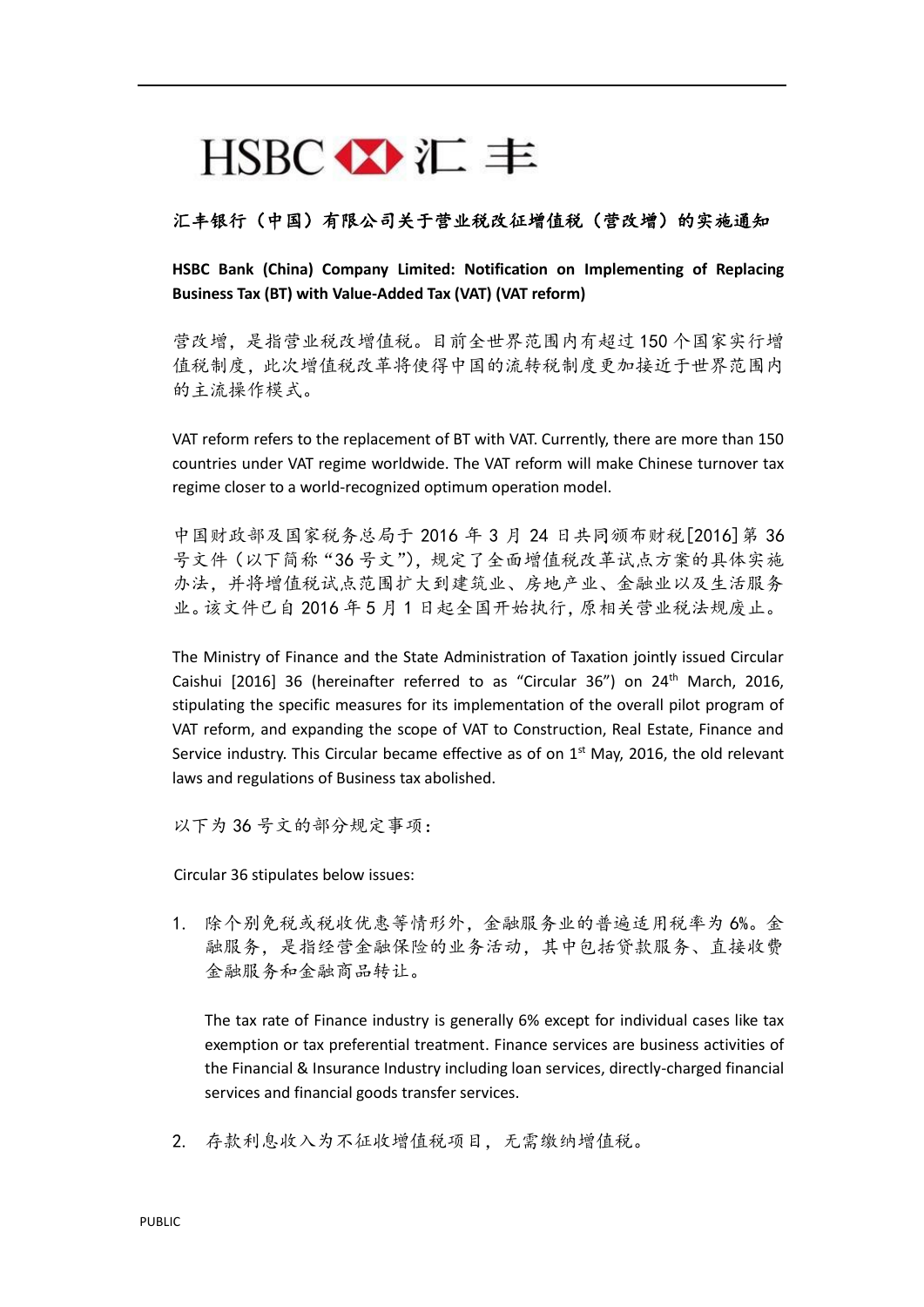Deposit interest income is out of VAT scope and does not need to pay VAT.

- 3. 以下项目不能开具增值税专用发票(我行将严格遵照执行,且将不时地 根据税收规定变化作出相应调整,但我行无义务通知此等变化):
	- 向消费者个人销售服务、无形资产或者不动产;
	- 适用免征增值税规定的应税行为;
	- 金融商品转让;
	- 经纪代理服务向委托方收取的政府性基金或者行政事业性收费。

Below are items that should not issue VAT Special invoices (HSBC would strictly adhere to the stipulation and adapt to the changes in the stipulation from time to time, but HSBC does not have the responsibility of informing such changes).

- Selling services, intangible assets or immovable assets to personal customers.
- Taxable behaviors which apply to Tax exempted provision.
- **•** Transfer of financial products;
- Governmental fund or administrative fees that brokerage service charged to entrusting parties.
- 4. 纳税人支付的贷款利息相关的增值税进项税额不得从其销项税额中扣除。

Loan interest related input VAT of taxpayer must not be deducted from its output tax.

5. 金融服务项目的计税基础及纳税时点如下: The tax base & tax timing of financial service are as follows:

| 服务/Service        | 计税基础/Tax base                           | 纳税时点/Tax timing          |
|-------------------|-----------------------------------------|--------------------------|
| 贷款服务              | 以提供贷款服务取得的全部利息及                         | 发生应税行为并收                 |
| Loan service      | 利息性质的收入为销售额 The sales                   | 讫销售款项或者取                 |
|                   | volume is the total interest income or  | 得索取销售款项凭                 |
|                   | other interest-nature income from       | 据的当天:                    |
|                   | providing loan service                  | On the same day          |
| 直接收费金融            | 以提供直接收费金融服务收取的手                         | when<br>taxable          |
| 服务                | 续费、佣金、酬金、管理费、服务费、                       | behaviors occur and      |
| Directly-charged  | 经手费、开户费、过户费、结算费、                        | the sales payment        |
| financial service | 转托管费等各类费用为销售额.                          | received or<br>sales     |
|                   | The sales volume is the total amount    | credentials obtained.    |
|                   | of handling charge, commission fee,     |                          |
|                   | remuneration, management fee,           | 先开具发票的,为开                |
|                   | service fee, brokerage fee, setup fee,  | 具发票的当天.                  |
|                   | transfer fee, settlement fee, custodian | If invoices are issued   |
|                   | fee and other kinds of fees that are    | first, the tax timing is |
|                   | directly charged from<br>providing      | the same day when        |
|                   | financial services.                     | it is issued.            |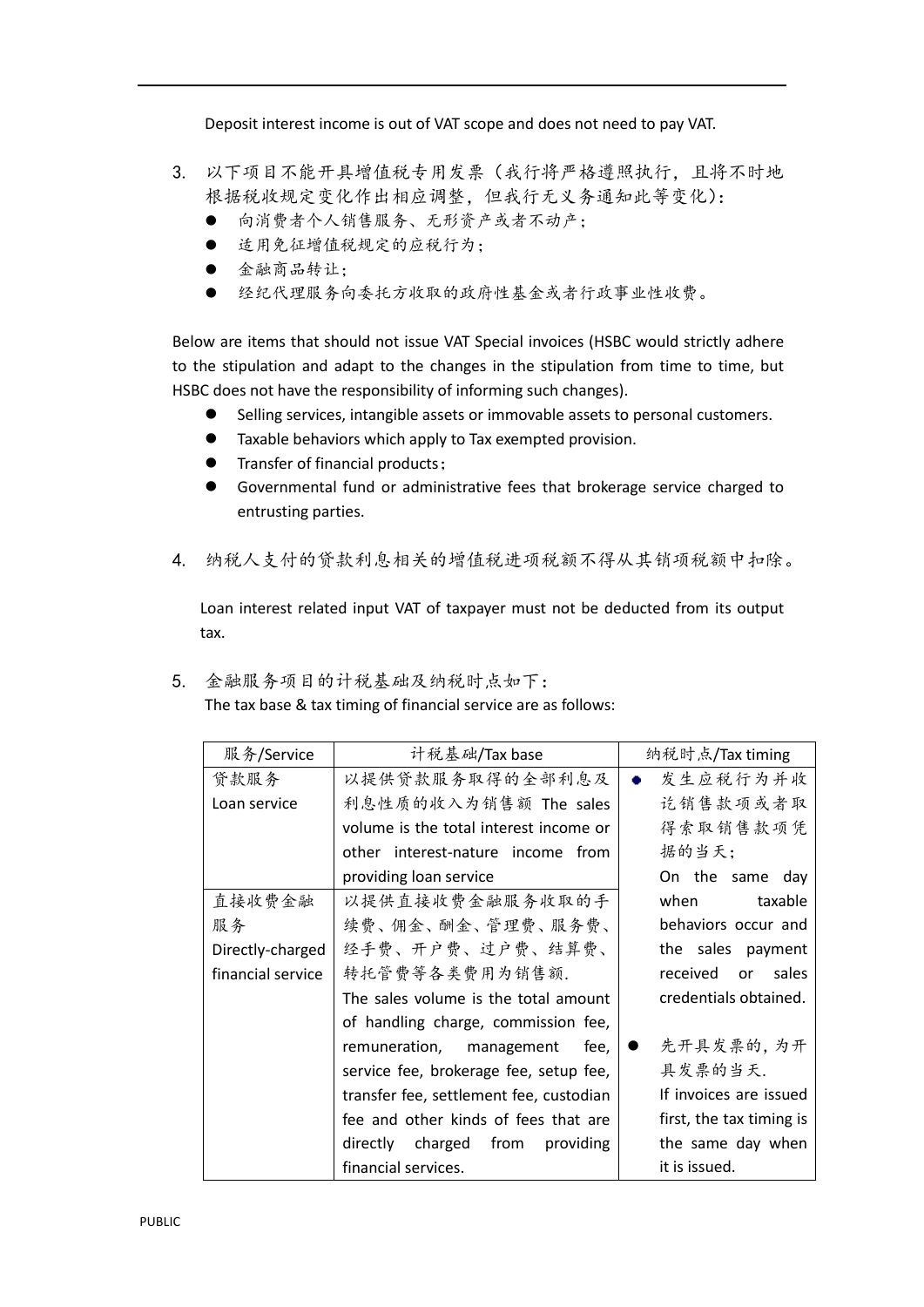| 金融商品转让      | 金融商品转让, 按照卖出价扣除买入                     | 纳税人从事金融商                |  |
|-------------|---------------------------------------|-------------------------|--|
| Transfer of | 价后的余额为销售额.                            | 品转让的,为金融商               |  |
| financial   | The sales amount is the difference    | 品所有权转移的当                |  |
| product     | between selling rate and buying rate. | 天.                      |  |
|             |                                       | taxpayers<br>For<br>who |  |
|             |                                       | financial<br>transfer   |  |
|             |                                       | product,<br>the<br>tax  |  |
|             |                                       | timing is the<br>day    |  |
|             |                                       | when transferring its   |  |
|             |                                       | ownership.              |  |

我行已申请成为增值税一般纳税人。

HSBC Bank (China) Company Limited has applied and become a general VAT taxpayer

截至本通知发布之时,我行可能已向贵司发送了营业税改征增值税改革实施 沟通函(以下简称"沟通函")。若贵司未收悉前述沟通函,则请以本通知为 准。

Upon the time of issuing this notice, HSBC may have sent you the communication letter on the implementing of the VAT reform (Hereinafter referred to as "Communication Letter"). If you have not received the above-mentioned Communication Letter, please take this notice as valid.

根据最近颁布的税总发[2016] 75 号 (以下简称"75 号文")的要求,并进 一步提高工作效率,我行简化了增值税发票信息收集的要求。若贵司还未提 供相关信息,烦请及时登录我行官网【[https://www.hsbc.com.cn](https://www.hsbc.com.cn/)】进入下 载中心,下载[【商业客户信息变更申请表】](http://www.hsbc.com.cn/1/PA_ES_Content_Mgmt/content/china/generic/download/documents/AOC-CUA-024_b.pdf),填写增值税信息变更部分,按 表格要求签章后,于 2016 年 8 月 31 日之前递交至我行各对公柜台。若贵司 之前已提供相关信息,则此次无需重新提供。我行将不胜感激。

According to the recently issued Circular [2016] 75 (hereinafter referred to as "Circular 75"), the collection of VAT information for fapiao issuance purposes should be simplified. To that end, if you have not already provided the relevant VAT information, we would be grateful if you could advise your VAT registration details for fapiao issuance purposes by completing a 【[Business Customer Information Change Application Form](http://www.hsbc.com.cn/1/PA_ES_Content_Mgmt/content/china/generic/download/documents/AOC-CUA-024_b.pdf)】 ("hereafter referred to as "Application Form"). This is available in the download center of our official website [http://www.hsbc.com.cn](http://www.hsbc.com.cn/) . Please return the completed Application Form with required signatory(ies) / company chop(s) to HSBC's corporate customer service counter before August 31, 2016.

本通知内容(包含上述我司出具或发布的沟通函、公告等相关文件)并非对 36 号 文以及其他相关税收法律法规的最新、全面、准确和专业解读,亦不应视为我行向 贵司提供的任何法律或税务意见和建议,贵司不得依赖本通知内容理解、履行或主